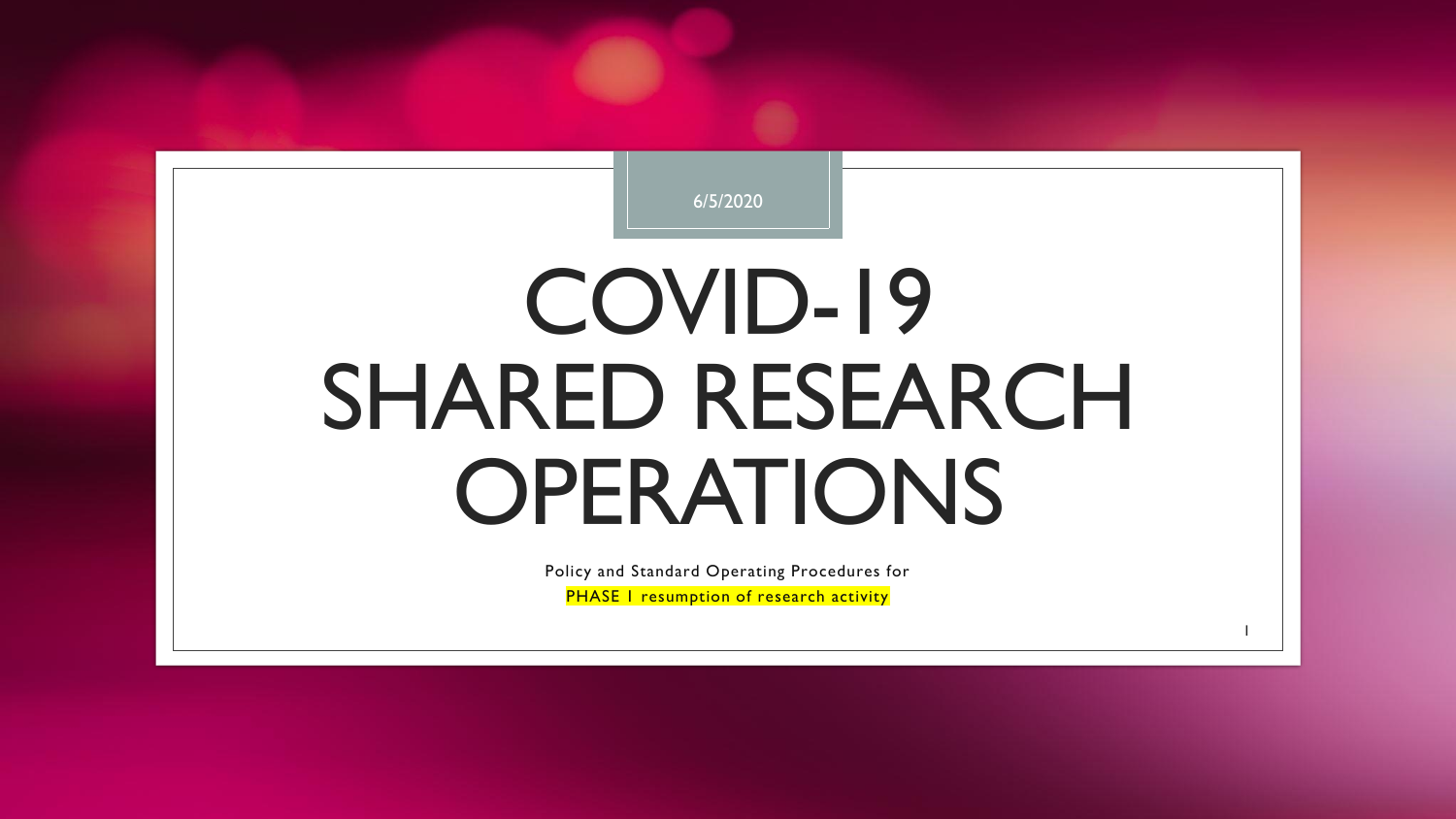

#### TEXAS STATE **SHARED RESEARCH OPERATIONS**

#### **Outline**

- Safety Declaration and Overview
- Our promise
- Your responsibilities
- Social Distancing
- Access Policy
- Sanitization PPE
- Standard Operating Procedure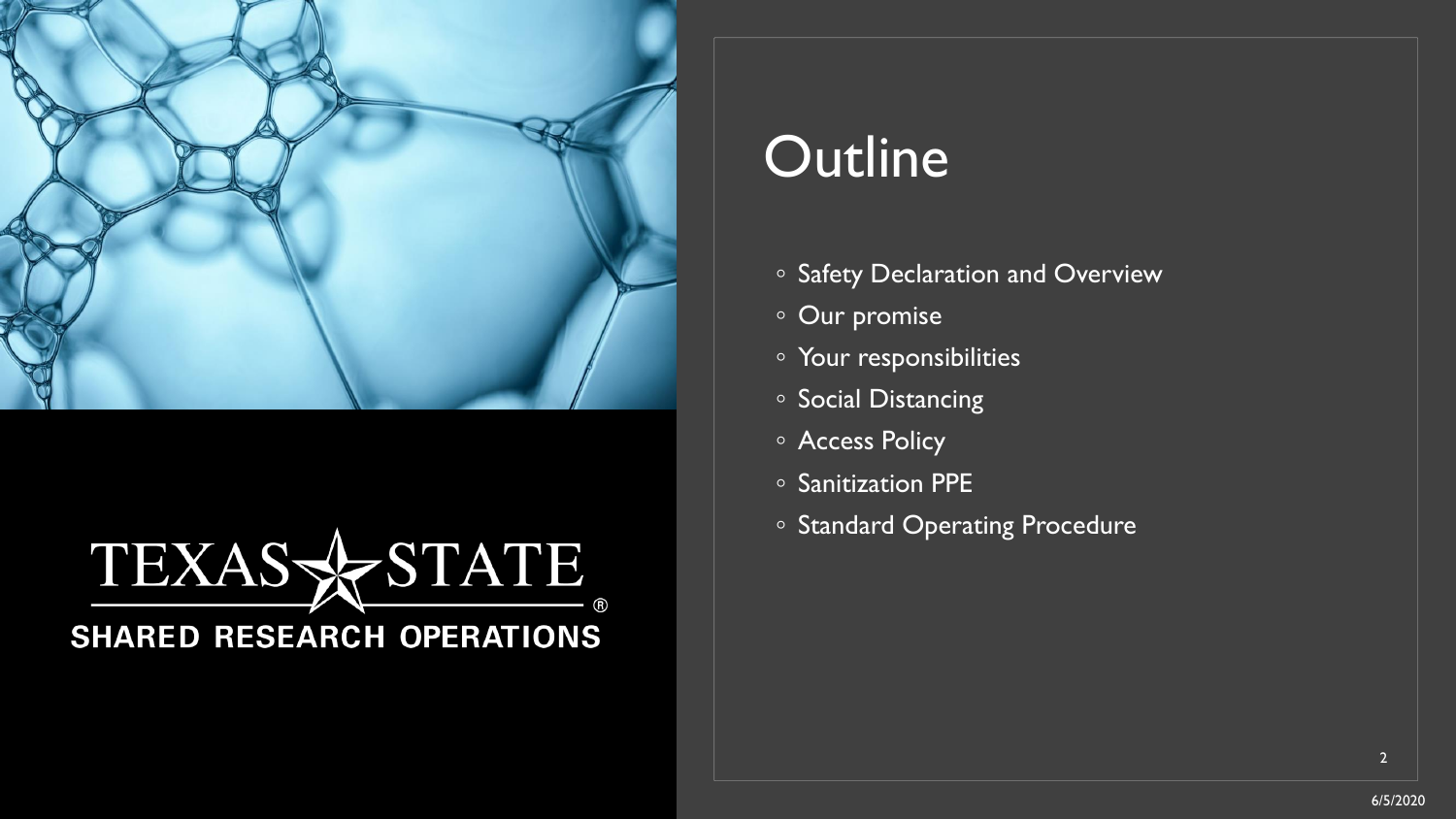#### Safety Declaration & Overview





- COVID-19 is a viral respiratory disease that is easily transmitted from person to person by respiratory droplets produced when an infected person coughs, sneezes, speaks, or direct/indirect contact occurs.
- All personnel must follow the guidelines from the Center for Disease Control and Prevention (CDC) found at
- Shared Research Operations (SRO) is dedicated to providing a safe research and work environment through implementing policy and procedures to minimize risk.
- This overview document summarizes policies, procedures, and risk mitigation strategies outlined in the LCR-SOP that lab personnel must follow to enter and work in SRO facilities.
- Reviewing this document is not a substitute for reading the LCR-SOP or studying the content available on the cdc website [https://www.cdc.gov](https://www.cdc.gov/)

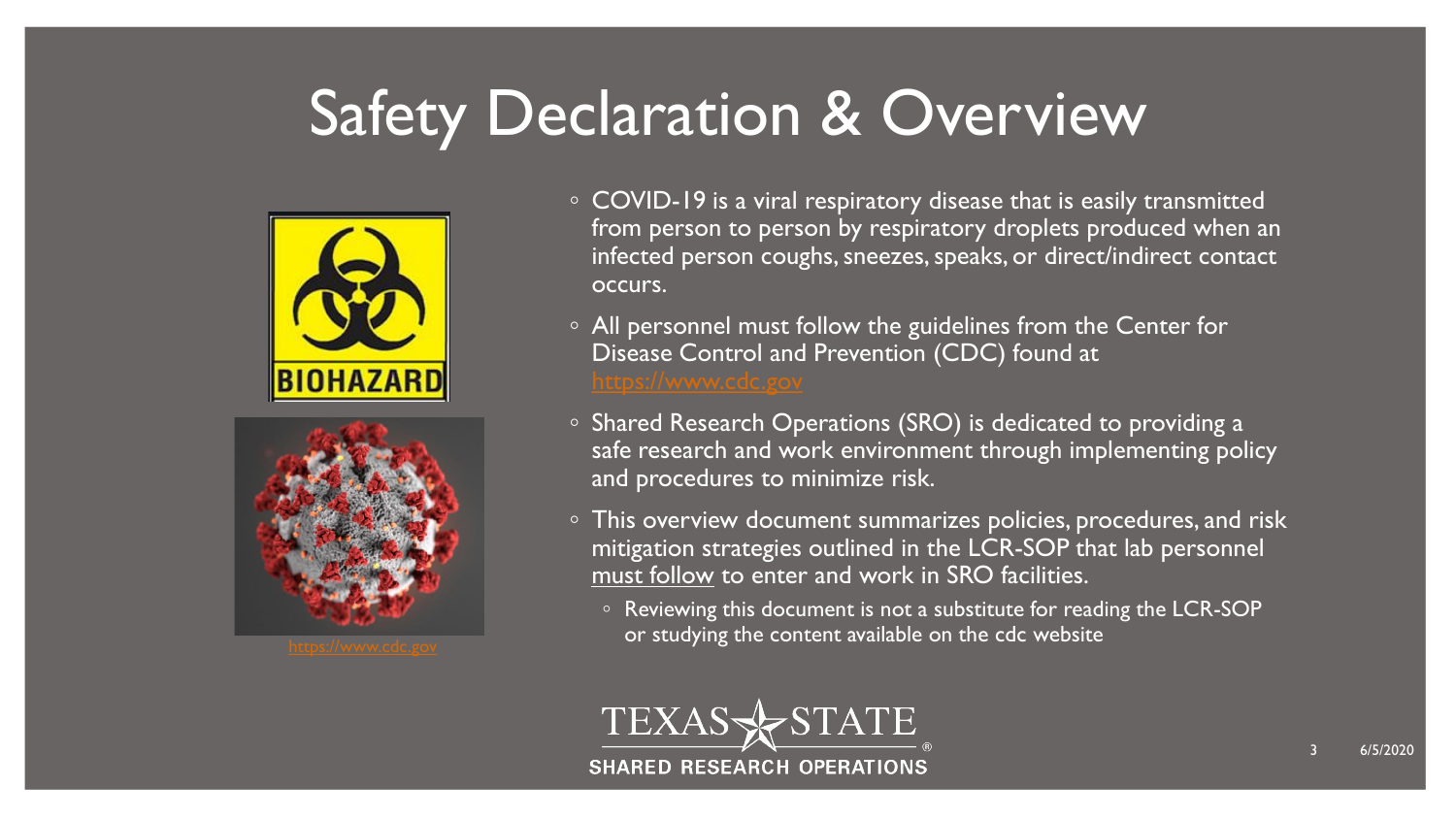#### Our promise

- SRO laboratories will be equipped with the following:
	- Sinks with soap and/or hand sanitizer (to sanitize your hands)
	- 70% ethanol and/or diluted bleach spray bottles (to sanitize surfaces)
	- Wipes (e.g. rag in a box, paper towels, kimwipes, cleanroom wipes)
	- Nitrile gloves
- SRO staff will disinfect common area workspaces daily including:
	- Keyboards, mice, and other computer accessories,
	- Light switches and RFID card readers
	- Work/prep tables
	- Equipment sample loading areas,
	- Pens, Chairs, staplers or other common office accessories
	- Door handles, faucet handles, and disinfectant bottles
	- Sanitization stations
- SRO staff will inform via email all lab personnel whose occupancy overlaps within a 24hr period with an individual who has disclosed he/she has tested positive for COVID-19
	- The Lab Manager will, to the best of their ability, keep confidential the identity of any individual testing positive/developing symptoms



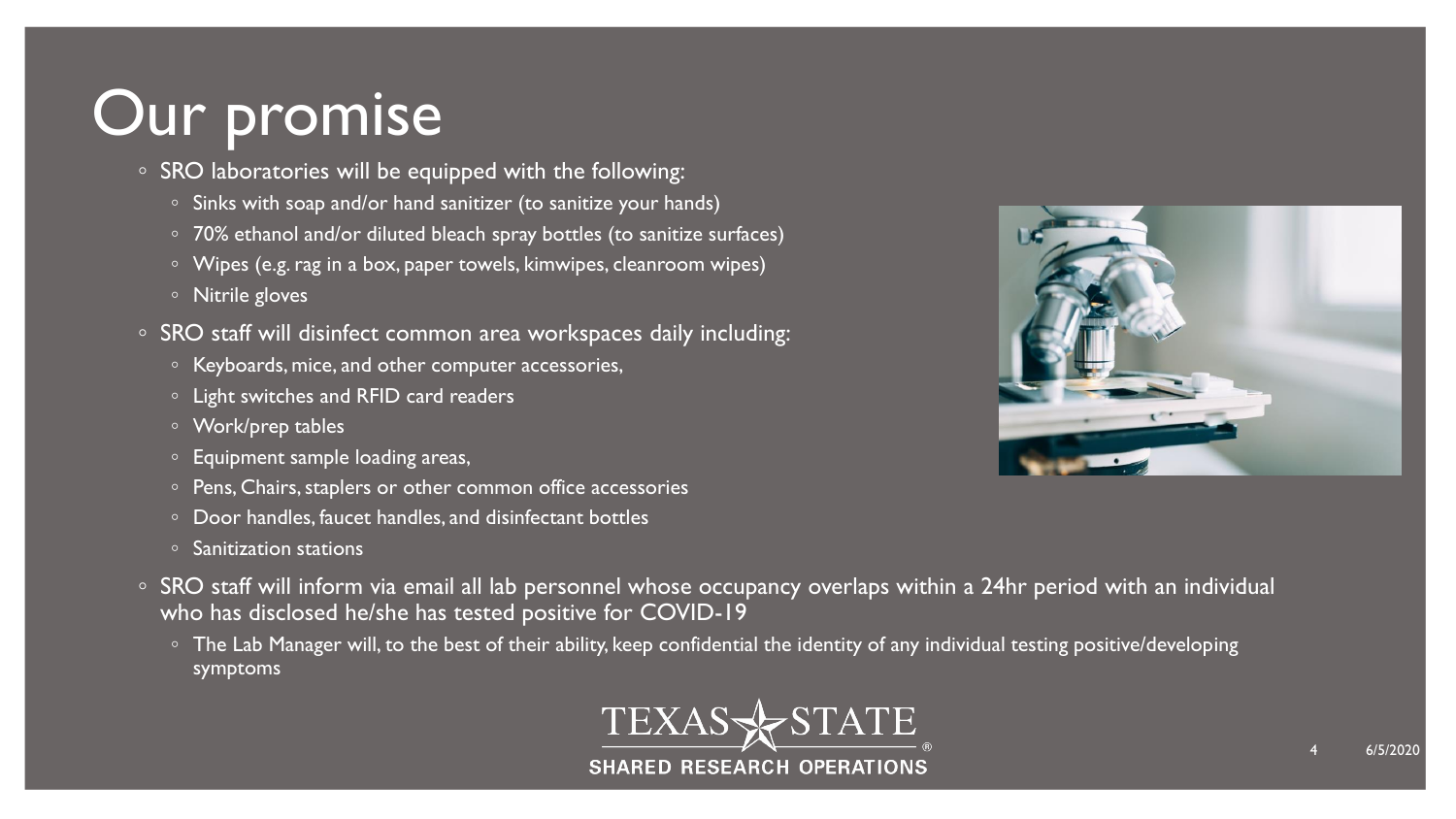# Lab Personnel responsibilities while working in SRO spaces

- **Lab personnel:** anyone using the facility to collect data for research or for performing supporting research functions within the laboratory. Lab personnel include but are not limited to staff, faculty, students, non-TxState users, contractors, or other service providers.
- Lab personnel are responsible for the following:
- 1. Reading, understanding, and following CDC guidelines to protect themselves and others; found here: <https://www.cdc.gov/coronavirus/2019-ncov/index.html>
- 2. complying with the policies, procedures, and risk mitigation strategies outlined in the LCR-SOP
- 3. Informing the lab manager of insufficient PPE or any other scenarios that make it impossible to comply with the policies, procedures, and risk mitigation strategies outlined in the LCR-SOP
- 4. Reporting lab personnel violations of and/or non-compliance with the policies, procedures, and risk mitigation strategies outlined in the LCR-SOP to the lab manager



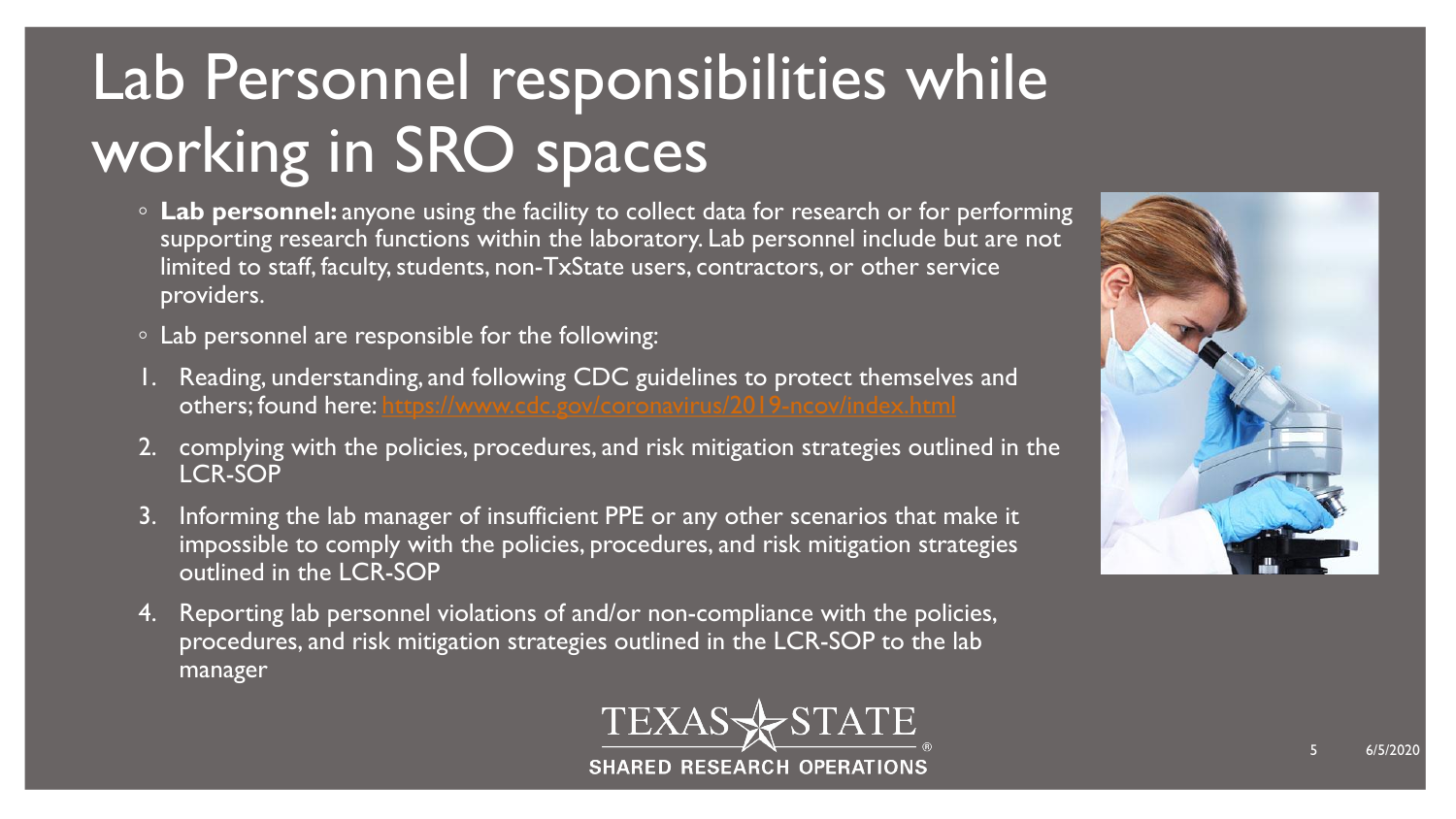# Social Distancing

- Lab personnel must maintain a minimum of 6 feet (2 meters) separation
	- Maximize your distance; only one occupant per workstation/equipment
- There must be no more than one (1) occupant per 200 sqft of lab space
	- Door signage will indicate the room specific limit
- Lab personnel must provide and wear their own face covering and follow CDC guidelines regarding usage/cleaning found here:
- All personal articles not required in the lab must be stored outside the lab in separate storage zones.





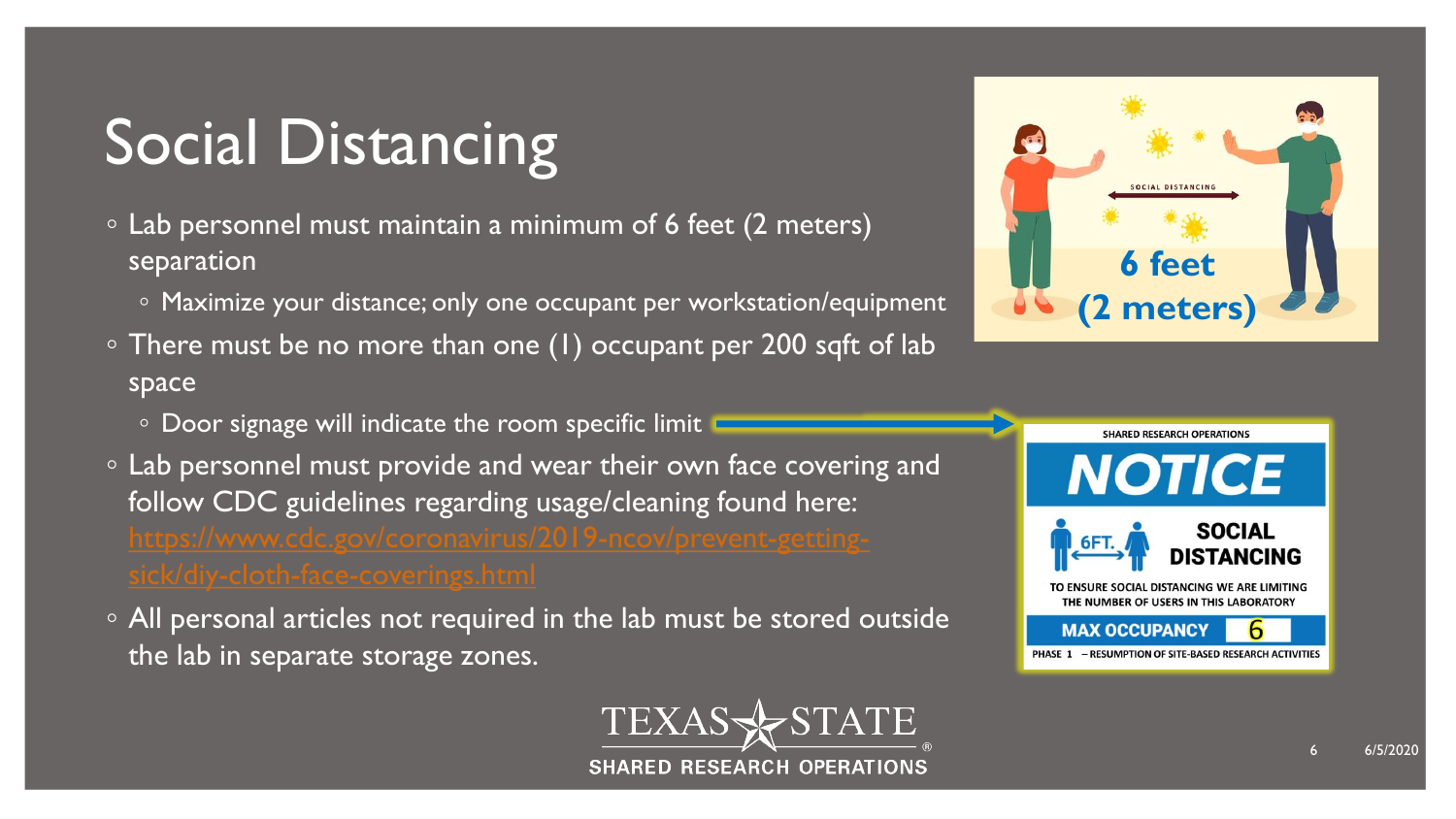## Access Policy



- Lab personnel must display their TxState ID/temp RFID card in a lanyard while working in the lab space
- $\circ$  Lab personnel must individually swipe their ID card before entering the facility (no tailgating).
- All visitors or tours must be coordinated with the Lab Manager
- Lab personnel must sanitize hands prior to and after entering the lab.
- Lab personnel must follow CDC guidelines found at
- Lab personnel must have a reservation on equipment in Facilities Online Manager (FOM) *or* have a scheduled meeting with SRO staff.
	- Note: FOM will prevent creating a reservation if it will result in exceeding the lab occupancy limit in the following spaces: RFM 1202, 1203, 1246, 2226; Supple 171

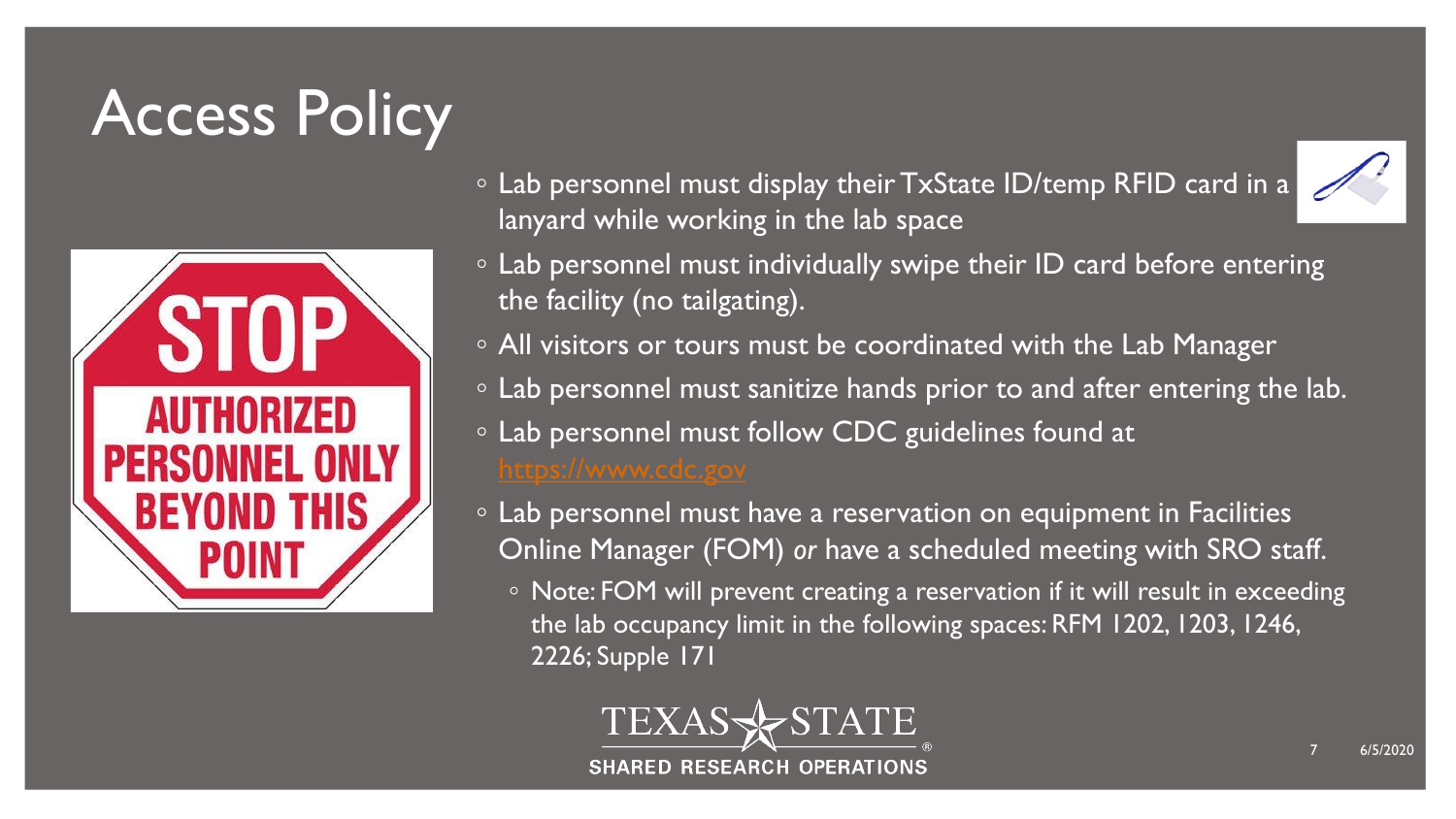#### Sanitization/PPE

- Lab personnel must sanitize their hands, ID card, and any personal articles they take into the lab space before entering (ex: cell phone).
- Lab personnel must wash hands for a minimum of 20 seconds with soap and water after entering the lab space OR use hand sanitizer by applying the product to the palm of one hand and rubbing the product all over the surfaces of your hands until your hands are dry.
	- Once hands are dry lab personnel must put on nitrile gloves
	-
- Lab personnel must wear gloves while working in the lab space and remove them before exiting the lab space.
- Lab personnel must sanitize every common surface they touch before exiting the lab (e.g. keyboard, mouse, work surfaces, faucet handles, etc.) with 70% ethanol.



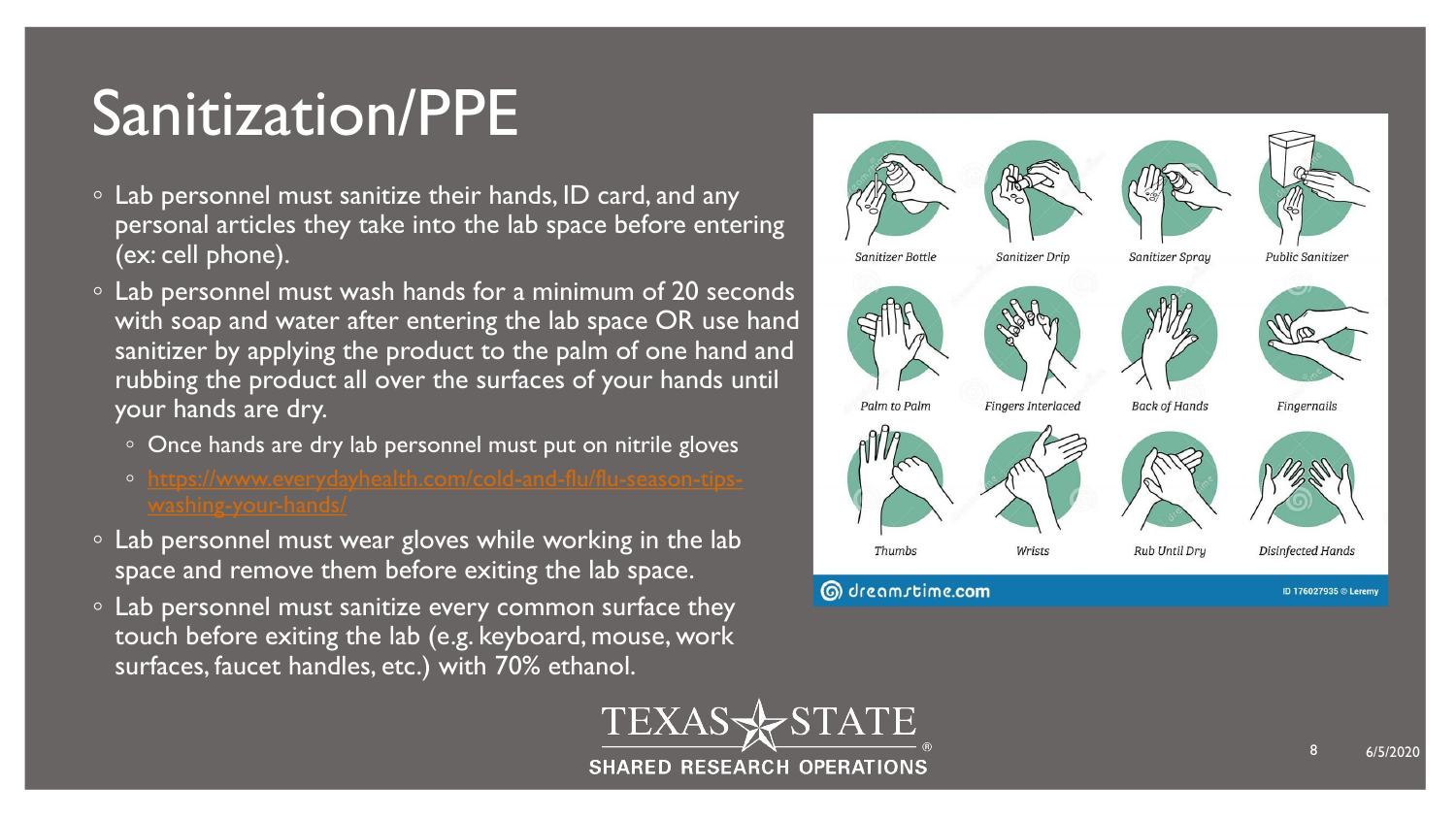# Standard Operating Procedure

- **1. \*\*\*If you are NOT FEELING WELL – STAY HOME!\*\*\***
- 2. Personnel MUST FOLLOW CDC Guidelines found at
- 3. Schedule a timeslot in Facilities Online Manager (FOM) to use SRO equipment.
- 4. Once outside SRO facility **STOP** and prepare to enter as follows:
	- A. If you are not already wearing your face covering, put it on ensuring that is covers the nose and mouth.
	- B. Store any personal items not required in the lab space in a designated area/storage locker.
	- C. Sanitize hands, ID card lanyard, sample case(s), and any personal articles  $AC$ you are taking into the lab space at the sanitization station.
		- Start with hands then sanitize one item at a time moving it from dirty to clean side of the table
- 5. Personnel must individually swipe their ID card before entering TEXASSESTATE into the facility (no tailgating).
	- **SHARED RESEARCH OPERATIONS**







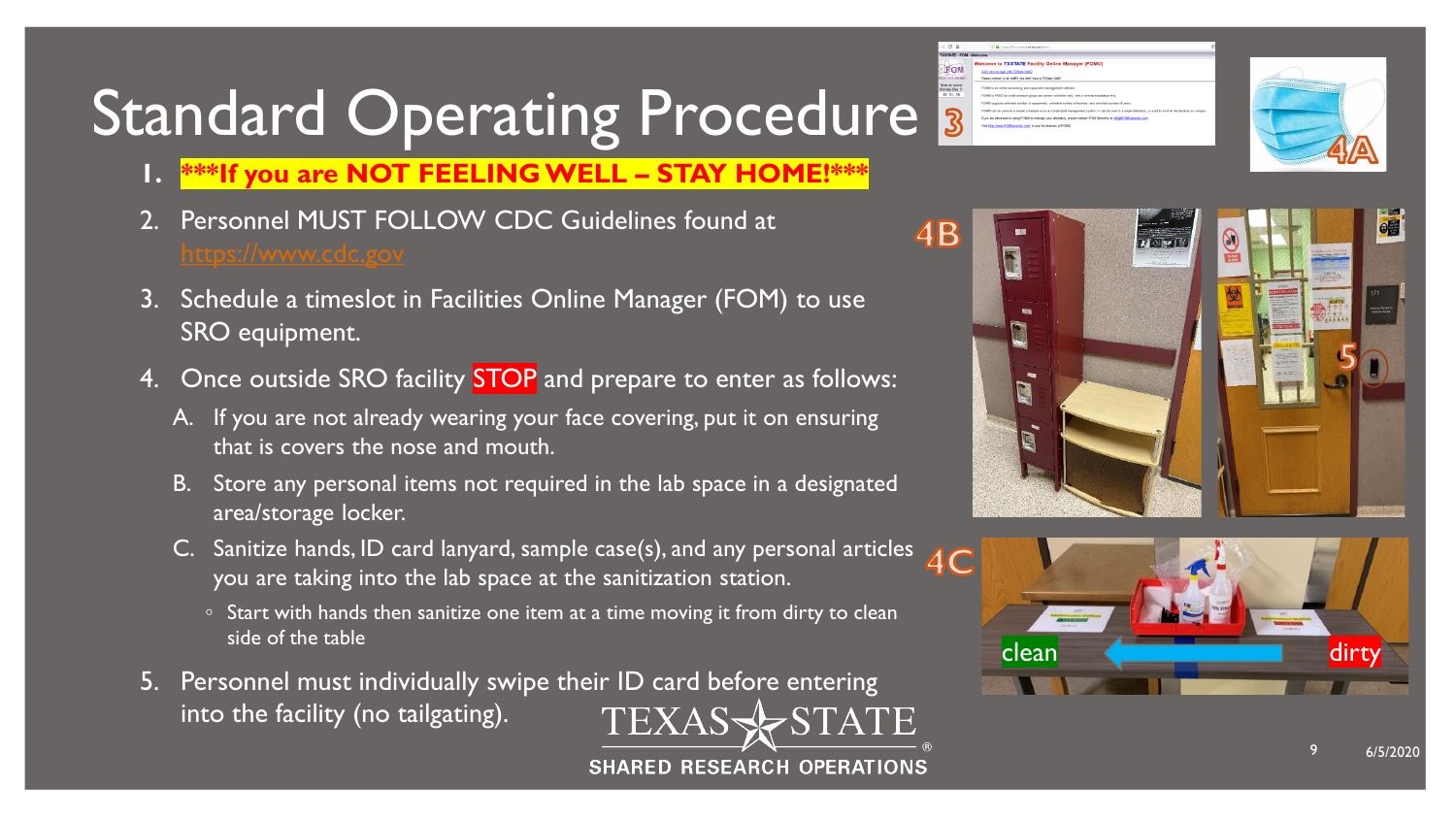#### Standard Operating Procedure Contd…

#### 7. Once inside the lab space, personnel must:

- A. Continue to wear your face covering.
- B. Go to sink and wash hands for a minimum of 20 seconds with soap and water OR use hand sanitizer by applying the product to the palm of one hand and rubbing the product all over the surfaces of your hands until your hands are dry.
- C. Put gloves on.

8. Prep/load sample and follow SRO equipment SOP and shut down procedures.